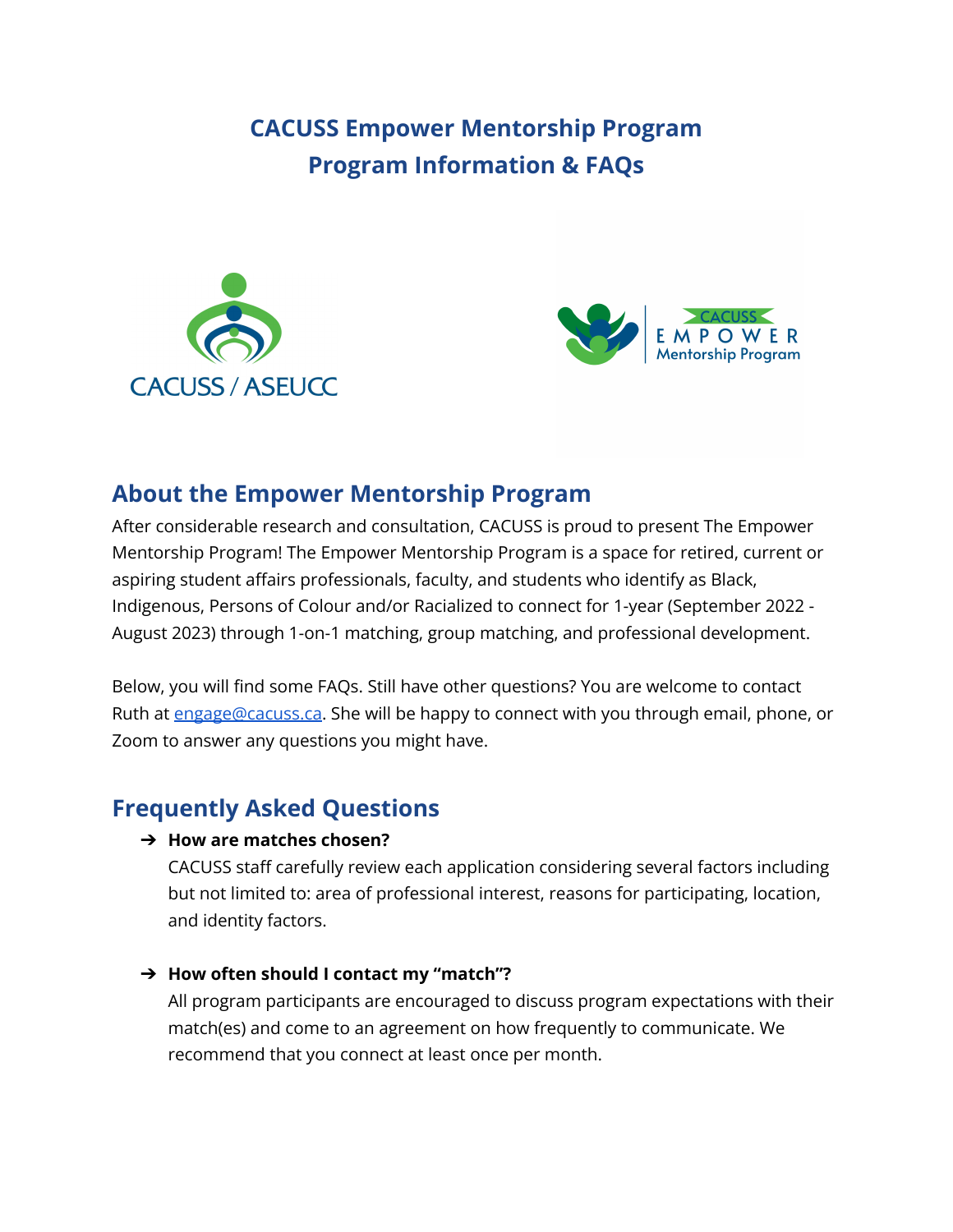### ➔ **I have not heard from my match in a long time (and I don't know why), what should I do?**

We recommend that you make your best efforts to respectfully check-in with your match(es) and refer back to your early conversations on communication. Things get busy and change. If you are concerned about your/their continued participation in the program, please do not hesitate to contact Ruth for helpful suggestions on how you may proceed.

#### ➔ **Is this program (including events) intended to be in-person or virtual?**

This program invites community members from across Canada. The program and related program events will be coordinated to provide opportunities for as many participants as possible to meaningfully engage.

#### ➔ **I can no longer participate in the program, what should I do?**

We will do our best to decrease barriers to participants and provide flexibility so as many people as possible can participate from start to finish. We strongly encourage that if you have been matched, that you commit to participating for the full program cycle; help us create a meaningful experience for everyone!

However, we recognize that things happen and circumstances change. If you are no longer able to participate or are considering withdrawing from the program, please contact Ruth, Coordinator of Engagement & Inclusion, as soon as possible.

### ➔ **What other opportunities are available through CACUSS for me to connect with other professionals who are Black, Indigenous, Persons of Colour and/or Racialized?**

If you are new to CACUSS or are interested in exploring other opportunities, please consider joining a Community of Practice, or attending other CACUSS events. We will do our best to inform you of upcoming events, programs and services that are offered through the community.